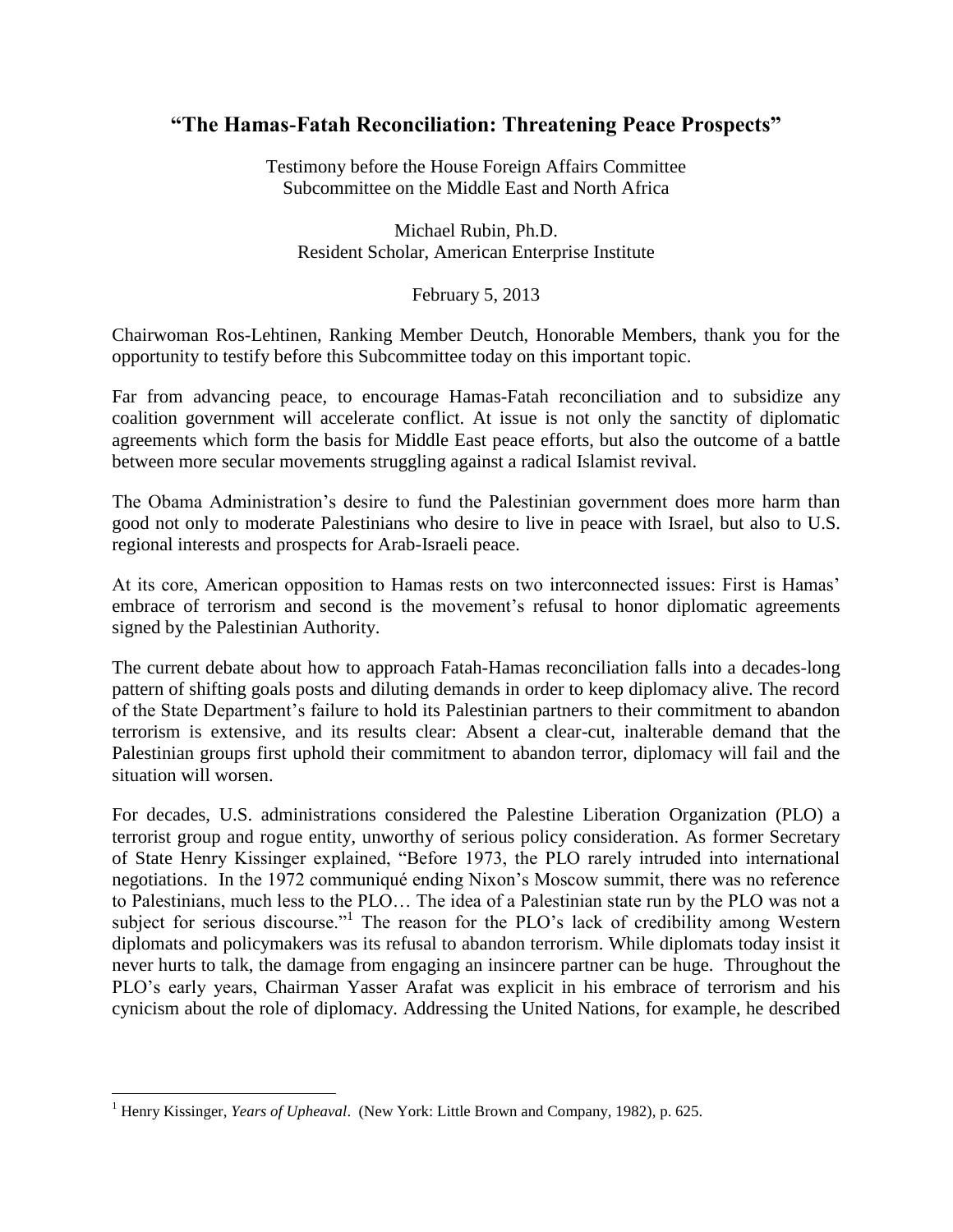diplomacy as a corollary to armed struggle. "We are also expressing our faith in political and diplomatic struggle as complements, as enhancements of armed struggle," he declared.<sup>2</sup>

The PLO's unapologetic embrace of terrorism did not dissuade some within the State Department from arguing for direct relations with the PLO, even before the group ostensibly abandoned terrorism as a result of the Oslo Agreement. During his 1980 presidential campaign, Ronald Reagan swore he would not negotiate with terrorists. The State Department had other ideas, though.<sup>3</sup> The fact that the PLO was a pariah, its influence had reached its nadir in the wake of its expulsion from Lebanon, and its execution of an elderly, wheelchair-bound American onboard the Achille Lauro had disgusted the international community, did not mean that diplomats were willing to give up its hope to find a partner in the group. In 1985, for example, U.S. diplomats were willing to accept the fiction of a joint Jordanian-PLO delegation comprised almost exclusively of PLO members so long as Arafat accepted United Nations Security Council Resolution 242, renounced terror, and acknowledged Israel's right to exist. At the last minute, Arafat refused, and so talks were cancelled.<sup>4</sup> That willingness to cancel talks and, in the post-Oslo era, assistance is a thing of the past.

Because of the State Department's unwillingness to hold firm to declared principles if such a stand prevented more immediate dialogue, it is often Congress which intercedes to ensure that U.S. national security interests are upheld. In 1987, Congress passed an Anti-Terrorism Act which formally declared the PLO to be a terrorist organization for the purposes of U.S. law, and reinforced the prohibition on U.S. dialogue with the group, forcing the State Department to close the PLO's offices in Washington.

The PLO got a new lease on life in December 1987 with the outbreak of the first *Intifada*. While the uprising was a largely grassroots affair, senior diplomats believed it better to negotiate with the PLO's exiled leaders than with local Palestinian activists accustomed to working with Israelis. When proxies for the PLO met with National Security Council official Robert Oakley to seek talks, Oakley repeated U.S. preconditions: the Palestinians first must accept Resolutions 242 and 338, renounce terrorism, and accept Israel's right to exist.<sup>5</sup> While Fatah has, at various times, accepted such conditions rhetorically if not in reality, Hamas still refuses to do so.

The sanctity of agreements underscores Western diplomacy, but too often the State Department ignores their violation in order to keep dialogue alive. Arafat and the PLO never placed the same premium on honesty: In the run-up to the Oslo Agreement and, arguably in its aftermath as well, the pattern was constant. Because Arafat remained directly complicit in terror, Congress in 1989 passed the PLO Commitments Compliance Act (PLOCCA) which required the State Department to affirm that the PLO was abiding by its commitment to abandon terrorism and recognize Israel's right to exist.<sup>6</sup> If the PLO did not meet its commitments, dialogue would cease. To keep dialogue alive, however, diplomats simply omitted reporting episodes which might lead to the cessation of dialogue.

<sup>&</sup>lt;sup>2</sup> Speech by Yasser Arafat to the United Nations General Assembly, November 13, 1974.

<sup>3</sup> Allan Gerson, *The Kirkpatrick Mission*. (New York: Free Press, 1991), p. 26, 42.

<sup>4</sup> Dennis Ross, *The Missing Peace*, (New York: Farrar, Straus, and Giroux, 2004), p.47.

<sup>5</sup> Mohamed Rabie, *U.S.-PLO Dialogue*. (Gainesville: University Press of Florida, 1995), p. 14.

 $6$  Title VIII, P.L. 101-246, February 16, 1990.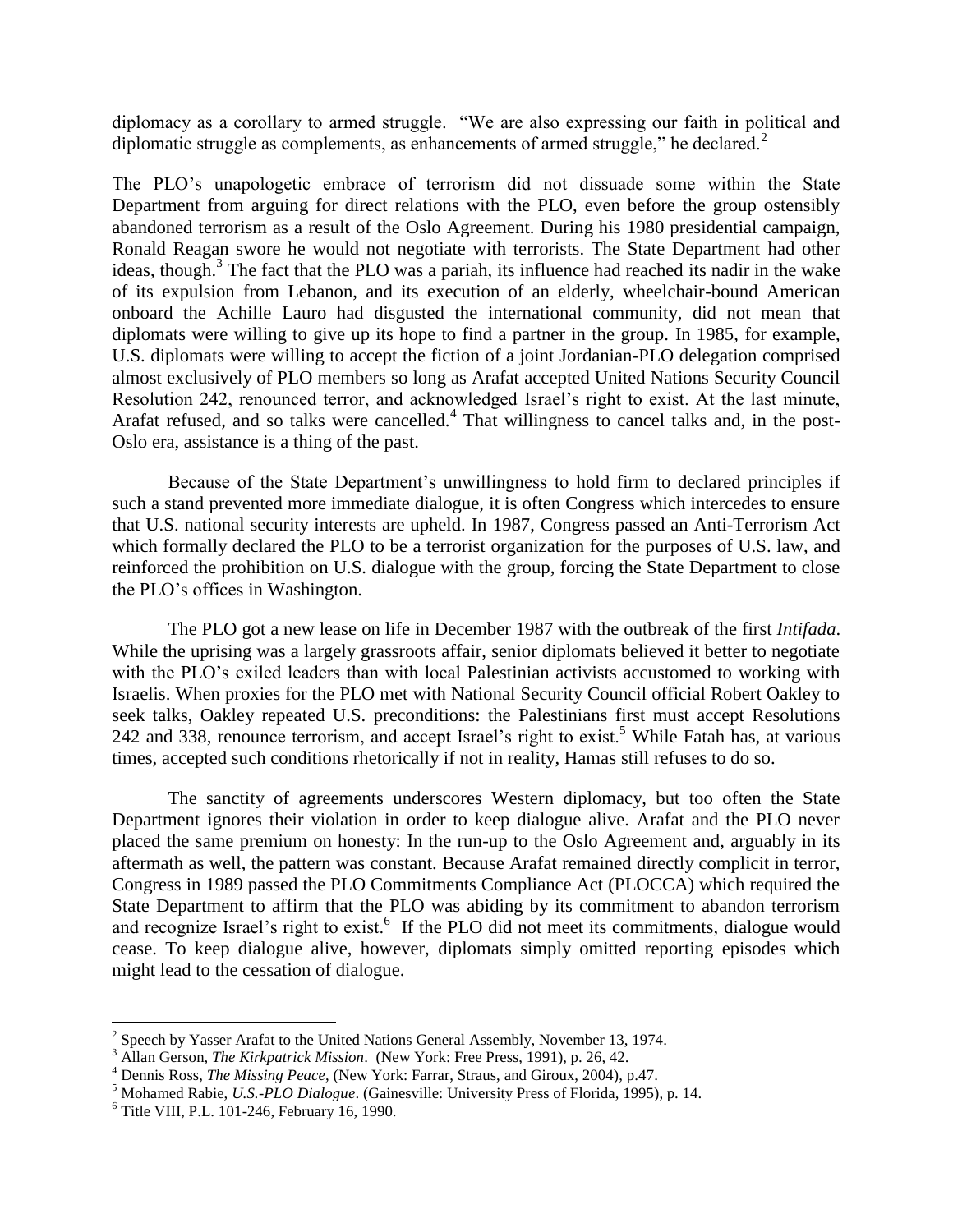The Oslo Accord changed U.S. engagement with the Palestinians forever. Rather than lead a terror group, Arafat would head a proto-government. In October 1993, Congress passed the Middle East Peace Facilitation Act, which waived prohibitions on contacts with the PLO, and allowed the organization to open its *de facto* embassy in Washington so long as the PLO continued to abide by its commitments to cease terrorism and recognize Israel.<sup>7</sup> Congress also enabled the president to waive legislation that prohibited U.S. government employees from negotiating with the  $PLO<sup>8</sup>$ .

As implementation of the Declaration of Principles floundered, the State Department's instinct was to seek quiet rather than enforce the agreement. When Arafat adopted a bizarre interpretation of his commitments, diplomats scrambled to appease him. After Arafat returned to Gaza, he reversed course on commitments to ensure security and revoke portions of the PLO's Charter which called for Israel's destruction. Because the State Department wanted to press forward with talks regardless of Arafat's backpedaling, Congress again acted. On July 15, 1994, the Senate prohibited release of taxpayer funds to the Palestinian Authority unless the PLO complied with its commitments to renounce and control terrorism.<sup>9</sup> Congressional action did not filter down to all diplomats in the region, though. "I took every opportunity I could to see Arafat," Edward Abington, Jr., the U.S. Consul General in Jerusalem, recounted, "I just felt it was important to be seen as very active, as understanding Palestinian positions, showing sympathy and empathy."<sup>10</sup>

The same debates regarding the place of commitments and accountability in the peace process continued into the Bush administration. After a wave of terrorist attacks followed Palestinian assurances that terror would cease, President George W. Bush had had enough. Engagement for engagement's sake had failed. He decided to take a zero tolerance approach. "There is simply no way to achieve peace until all parties fight terror," he declared, adding, "I call on the Palestinian people to elect new leaders, leaders not compromised by terror."<sup>11</sup> The State Department resisted Bush's new approach. "The Arabists in the State Department were appalled" by Bush's speech, then-National Security Advisor Condoleezza Rice recalled.<sup>12</sup> Amidst international criticism and resistance from within his own administration, though, Bush abandoned his principled stand, and the State Department quickly reverted to business as usual. A no-nonsense demand to end terrorism before diplomacy gave way to the Road Map, whose own benchmarks soon fell victim to a desire to keep the Palestinians at the table.

Enthusiasm for direct talks with Hamas increased after the group's victory in January 2006 elections. A number of journalists and analysts argued that political power might moderate Hamas,<sup>13</sup> and European officials urged Washington to forget Hamas' past.<sup>14</sup> Optimists ignored

 $\overline{\phantom{a}}$ 

<sup>&</sup>lt;sup>7</sup> The Middle East Peace Facilitation Act of 1993, P.L. 103-125, October 28, 1993.

<sup>8</sup> Clyde Mark, "Palestinians and Middle East Peace: Issues for the United States," CRS Issue Brief for Congress, October 10, 2003. No. IB92052.

 $9$  H.R. 4426, Foreign Operations, Export Financing, and Related Programs Appropriations Act, 1995, Public Law No: 103-306.

<sup>10</sup> Jonathan Broder, "The American Diplomat in Arafat's Corner," *The Jerusalem Report*, April 10, 2000.

<sup>&</sup>lt;sup>11</sup> George Bush, "Rose Garden Speech on Israel-Palestine Two-State Solution," White House, June 24, 2002.

<sup>12</sup> Condoleezza Rice, *No Higher Honor*. (New York: Crown Publishers, 2011), p. 145.

<sup>&</sup>lt;sup>13</sup> See, for example, Marina Ottaway, "Islamists and Democracy: Keep the Faith," *The New Republic*, June 6 and 13, 2005; and Claude Salhani, "Politics & Policies: U.S. Must Engage Hamas," United Press International, January 23, 2006.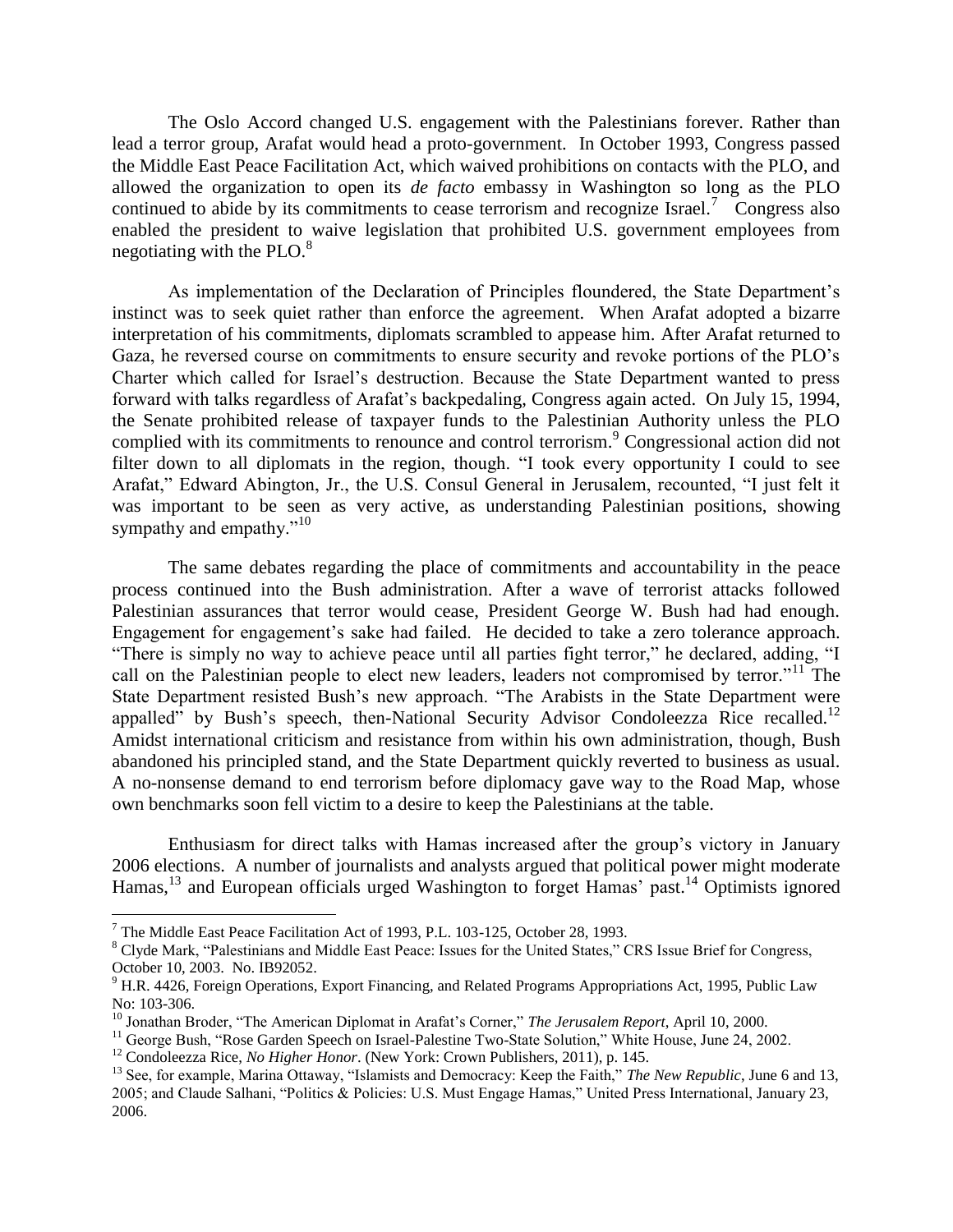Hamas co-founder Mahmoud az-Zahar promise: "We will join the Legislative Council with our weapons in our hands."<sup>15</sup> After more than seven years, there can no longer be any debate: Power has not moderated Hamas.

When Hamas won a majority in the Palestinian Legislative Council, the United States and its Quartet partners agreed diplomatic recognition of Hamas would be premature because of the group's refusal to recognize Israel, accept previous agreements, and foreswear terror, <sup>16</sup> it was not long before first Turkey and then European foreign ministries began to shift their tune. When Hamas staged a violent putsch against Fatah in July 2007 to consolidate control over Gaza, European diplomats argued they had no choice but to engage Hamas since there was no longer any pretext of a Palestinian coalition.<sup>17</sup> Dialogue rather than peace had once again become diplomacy's goal.

Too often, be it with the PLO, Hamas, or Hezbollah, the passage of time rather than reform legitimizes dialogue in diplomats' eyes. It is a pattern which discourages reform and compromise: Engaging and legitimizing the most violent factions incentivizes terrorism and disadvantages groups which play by the rules. Diplomacy with terrorist groups can also throw a lifeline to movements which otherwise might peak and collapse.

It is impossible to consider today's reconciliation between Fatah and Hamas without reference to the broader context of the so-called Arab Spring. While the uprisings which sparked the Arab Spring had their roots in a desire among ordinary people for government accountability, it was not long before the Muslim Brotherhood and even more radical Islamist groups and Salafi movements hijacked the revolutions. These Islamist groups had two distinct advantages:

\*\*\*

First, the Muslim Brotherhood had been in opposition for almost eight decades, during which time they could promise the world, without ever having to prove the efficacy of their ideas.

Second, Islamist movements did not have to operate on an even playing field: Not only rich Persian Gulf emirates like Qatar, but also nominal republics like Turkey lent considerable wealth to subsidizing the most radical Islamist groups. Turkish Prime Minister Recep Tayyip Erdoğan has made little secret of his ideological and religious affinity for both the Muslim Brotherhood and, in the context of Palestinian politics, Hamas as well.

 $\overline{\phantom{a}}$ 

<sup>14</sup> Chris Patten, "Time to judge Palestine on its results," *Financial Times*, March 13, 2007.

<sup>15</sup> Michael Herzog, "Can Hamas Be Tamed?" *Foreign Affairs*, March/April 2006.

<sup>&</sup>lt;sup>16</sup> David Welch, assistant secretary of State for Near Eastern Affairs, Senate Committee on Foreign Relations, September 25, 2008.

<sup>17</sup> Maurizio Caprara*,* "Non regaliamo Hamas ad Al Qaeda," *Corriere della Sera* (Milan), July 17, 2007; Mark

Heller, "Should the European Union talk to Hamas?" *Transatlantic Issues*, No. 32, June 25, 2008; Carolin Goerzig, "Engaging Hamas: Rethinking the Quartet Principles," *ISS Opinion*, March 2010.